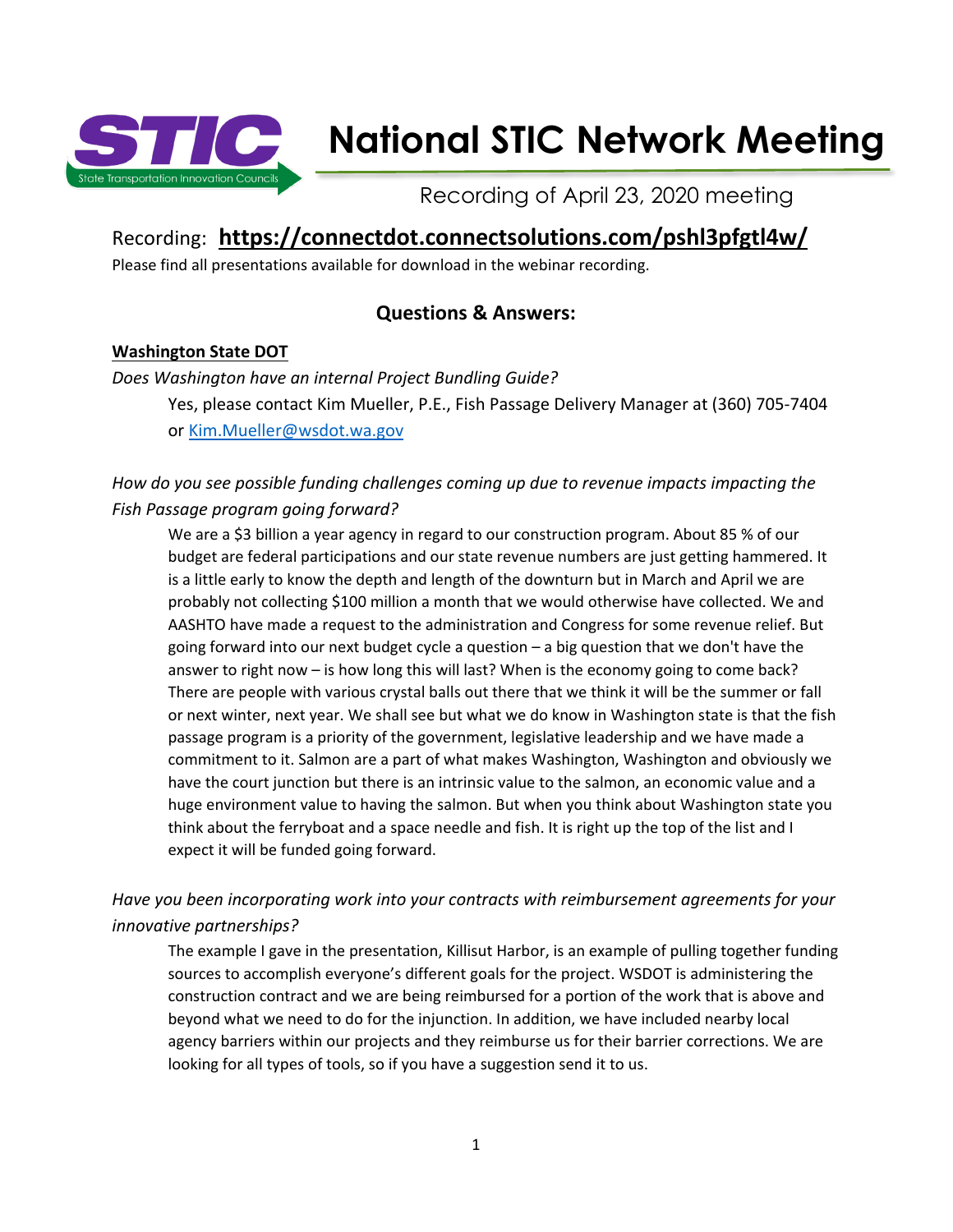*Has WSDOT created a roadmap for their waterways and wildlife connections process that could be shared with the group?* 

Yes, please contact Kim Mueller, P.E., Fish Passage Delivery Manager at (360) 705-7404 or [Kim.Mueller@wsdot.wa.gov](mailto:Kim.Mueller@wsdot.wa.gov)

## *In your opinion, what would it take for other states to take the lead on addressing stream restrictions under their highways?*

That is a great question. We were working on this until the federal government and our tribal partners took us all the way to the U.S. Supreme Court and said you shall accelerate this. I think states to the south of us and a lot of states on the West Coast have anadromous fish runs. There are states on the East Coast that have anadromous fish runs. All of us in between have barriers to the migration of freshwater fish that move up and down streams to spawn. Also, we're looking at the huge economic benefit to having salmon in Washington state. There is a huge cultural benefit to having salmon in Washington state and a huge environmental benefit as they are an indicator species. I think what is going to get other states to take the lead on this, are their concerns that the situation we are in is precedent setting. They might want to get in front of a court requirement to do it.

There is a realization that what we do as transportation professionals, impacts the environment and there are things that we should be doing as we preserve our transportation system and as we work with others. At the end of the day, it comes down to having a prosperous economy and equitable society or having a thriving environment in which to live.

## *Have you considered Public-Private-Partnerships to advance a larger portion of your projects considering the demand that you're faced with?*

We are currently not considering PPP.

## **Utah DOT**

*RIDOT has just begun its UAS Program. Can you provide me with a contact that RIDOT may use to learn from your experiences? Has Utah DOT developed a lesson learned manual on its UAS Program?*

My contact info is [pwheeler@utah.gov,](mailto:pwheeler@utah.gov) I would be happy to answer your questions. Here is a link to a report that may be helpful too [http://onlinepubs.trb.org/onlinepubs/nchrp/docs/NCHRP20-68A\\_17-01.pdf](http://onlinepubs.trb.org/onlinepubs/nchrp/docs/NCHRP20-68A_17-01.pdf)

*Have you identified any safety problems with UASs, ie UAS caused any accidents?* Luckily, we haven't had any accidents caused by UAS. Oregon did a great report on driver distractions and UAS. Here is a link to the report [https://www.oregon.gov/ODOT/Programs/ResearchDocuments/Driving\\_Distraction\\_due\\_to\\_Dr](https://www.oregon.gov/ODOT/Programs/ResearchDocuments/Driving_Distraction_due_to_Drones.pdf) [ones.pdf](https://www.oregon.gov/ODOT/Programs/ResearchDocuments/Driving_Distraction_due_to_Drones.pdf)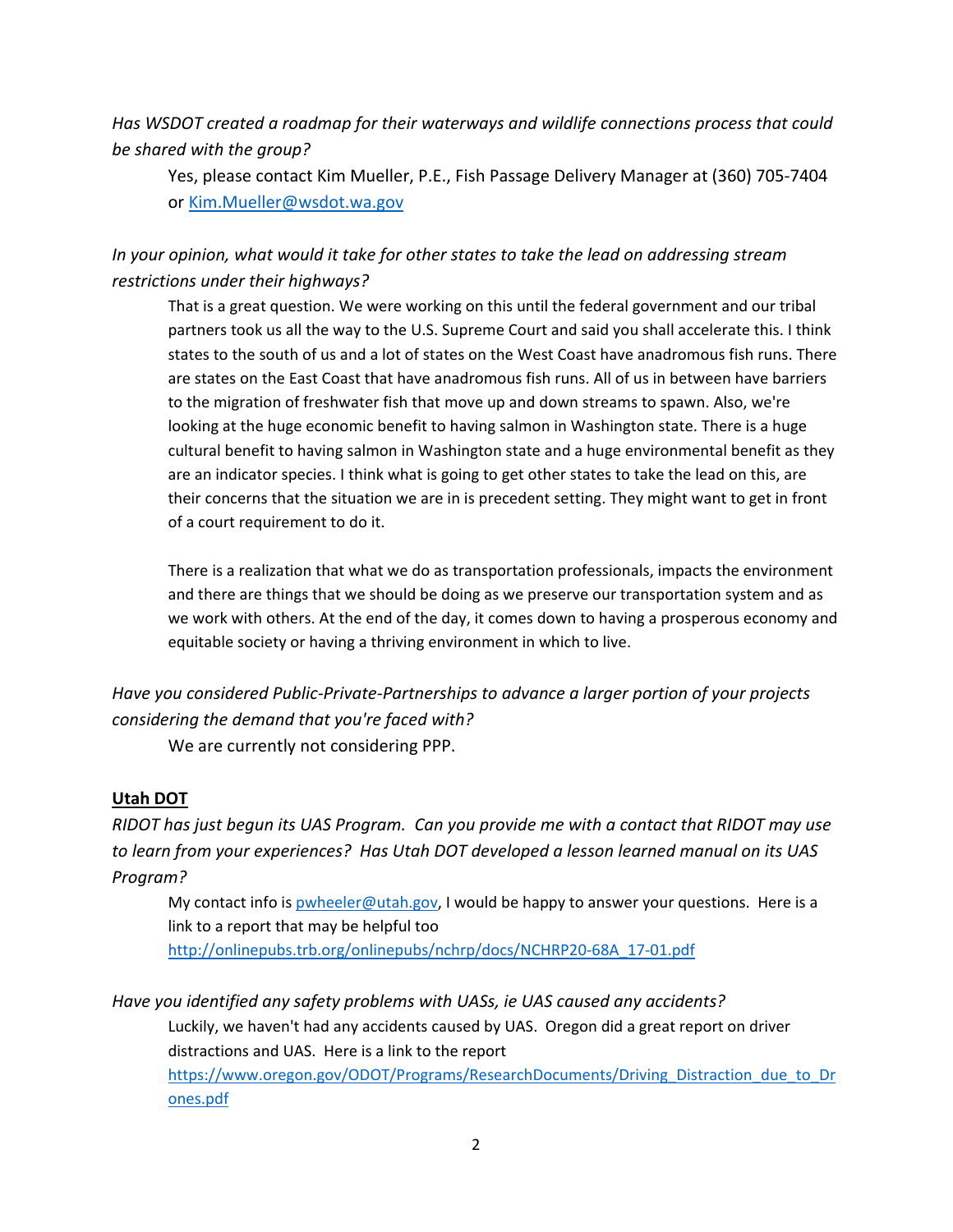*In the areas where you have traffic, etc., how are you ensuring compliance with the Section 107 requirement to not fly over people without their permission? (107.39) Are you obtaining a waiver each time?*

At this time we aren't able to fly over traffic or people. We are flying in areas where we can accomplish this safety and staying within FAA Part 107 rules. For the sign inspections we fly on the sides of the right-of-way in order to not fly over traffic.

#### *Have you had any pushback from the traditional bridge inspection crews?*

Our bridge inspection team was excited to try our UAS. They weren't sure how well they would work but have been impressed by the results so far. Since that time almost all of our bridge inspection team has taken the steps to receive their remote pilot license.

## *Is there an opportunity to receive a copy of the UAS Peer Exchange Report, would be great to learn from their UAS applications and lessons learned?*

I would be happy to send you our report from the exchange. Send me an email at pwheeler@utah.gov and I will send it to you.

## *What type of UAS are you using for LiDAR work and what type of LiDAR unit are you using? What is the maximum duration of the UAS batteries that you use?*

Right now, we're using a YellowScan VX 15. We only the LiDAR attached to the airframe we get 30 minutes of flight time, if you also mount a camera on we typically get 20 minutes of flight time. It has been a very useful tool for us and has been giving us a good return on our investment since last year.

## *Any protocol that you have developed for incident management with the service patrols? for daytime operations, nighttime operations, adverse weather conditions?*

We have been doing practical classes on flying and mapping for our IMT. We also held a national peer exchange through FHWA that was beneficial to learn from others who are also using UAS for Incidents.

#### *Any special permit from FAA to satisfy FAA 107 requirements?*

Yes, we have multiple COAS to supplement in areas where we need them to allow us to fly. We also use the LAANC system a lot to fly in Class B airspace.

#### *Should DOTs pursue Part 107 certification, a Certificate of Authorization (COA), or both?*

I would suggest getting a public COA and also Part 107 remote license for your pilots. This will allow you to fly under both situations and provide the most flexibility.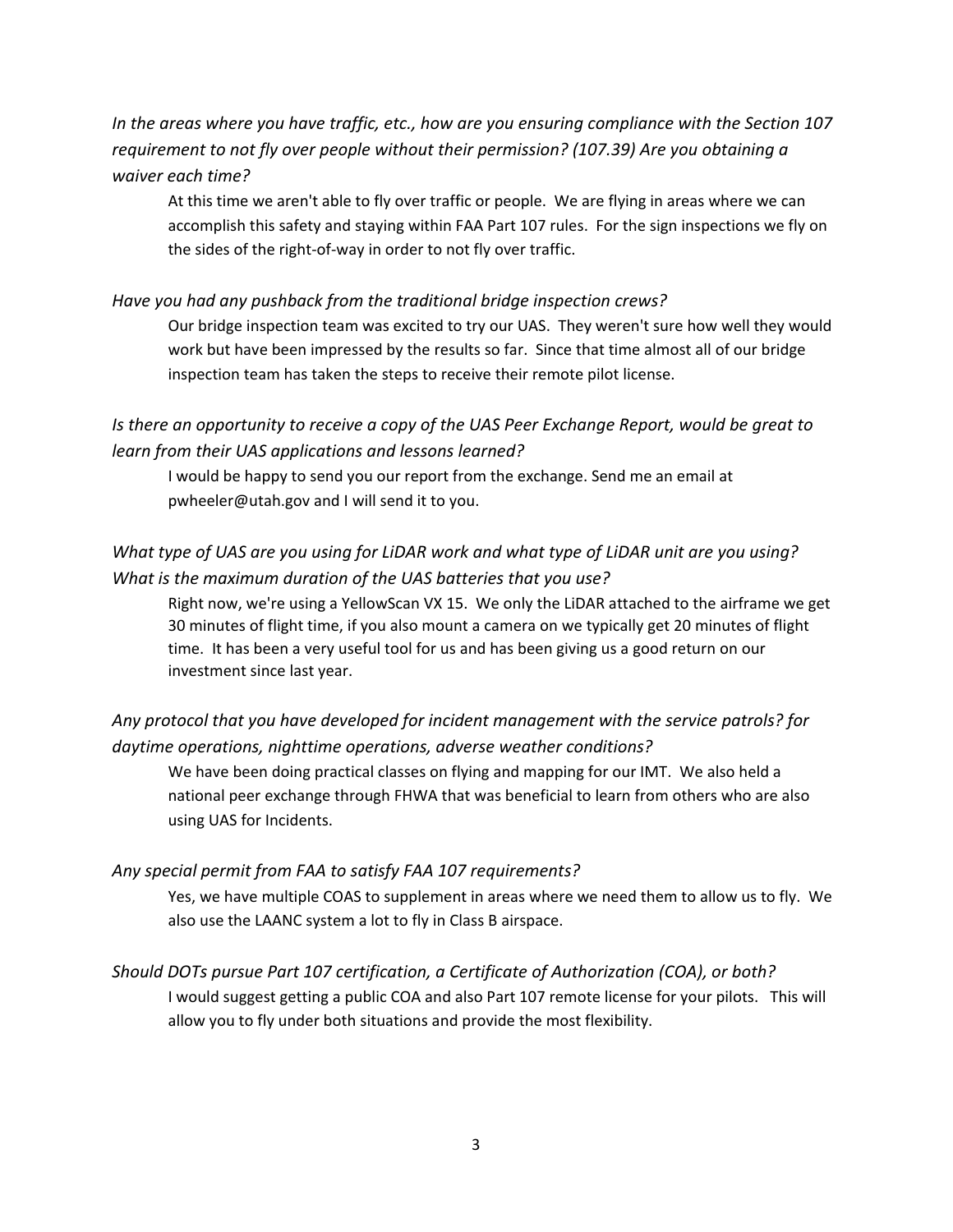## *Any specific protocol that you have developed regarding multiple UAS operations on a specific freeway corridor? (high traffic volume, close to military or airport facilities, etc.?)*

We have utilized multiple pilots and multiple UAS on larger projects. We are flying under Part 107 rules as to not fly over traffic or people. This does limit some areas where we aren't able to fly at this time but do our best in these situations. At time it may require us to use traffic control for some flights. The majority of our mapping can be completed safely from the sides of the roadways. In our military base areas we have a COA and coordinate or flights with the base prior to each flight.

#### *Have you developed for UAS operation any CHECKLIST?*

We do have checklists for our aircraft. We also do training on both software and practical flight for our pilots. We believe it imperative to teach them how to fly in addition to getting their license.

## *Have you developed any bilingual (English and Spanish) training manual for UAS operations, Do's and don'ts, etc that complement FAA 107 Regulation?*

Utah is working on an operation manual now. CalTrans has some great ones created that you may want to look at.

#### *Should DOTs have UAV/drone liability insurance?*

Originally, we did have insurance on all of our UAS, the same policy we had on our manned aircraft. Since that time our risk management division has decided to have UAS insurance be under their umbrella.

*Could you speak to any challenges that have been identified with involving populations that can be hard to reach virtually? (i.e. low income, minority, English as second language, tribal, etc.)* It is important to note that virtual public involvement should not necessarily replace traditional methods of public involvement. It is safe to say virtual public involvement broadens and expands the ability for many people to participate, but traditional and in-person outreach tools should still be in the mix. Right now, during the pandemic we're asking that question of how we do public involvement while social distancing and the need to find alternatives to Internet access, especially as some of our civic spaces like libraries or city halls are also closed. These have often been outlets or venues people turn to for participation in online activities or to receive information. Based on the national conversation I've been listening to, use of telephone town halls and/or the ability to receive comments and information via telephone is one way to reach populations without internet access. There are online engagement platforms that integrate telephone components for participation. Another technique is pairing traditional methods like mailings to let people know about resources online and giving people a main address or telephone number to contact if they would like hard copies of informational materials. Access to the internet and alternative methods to online engagement definitely need to be considered and again I think the best use is pairing combinations of traditional methods of outreach that aren't digitally based with ones that are.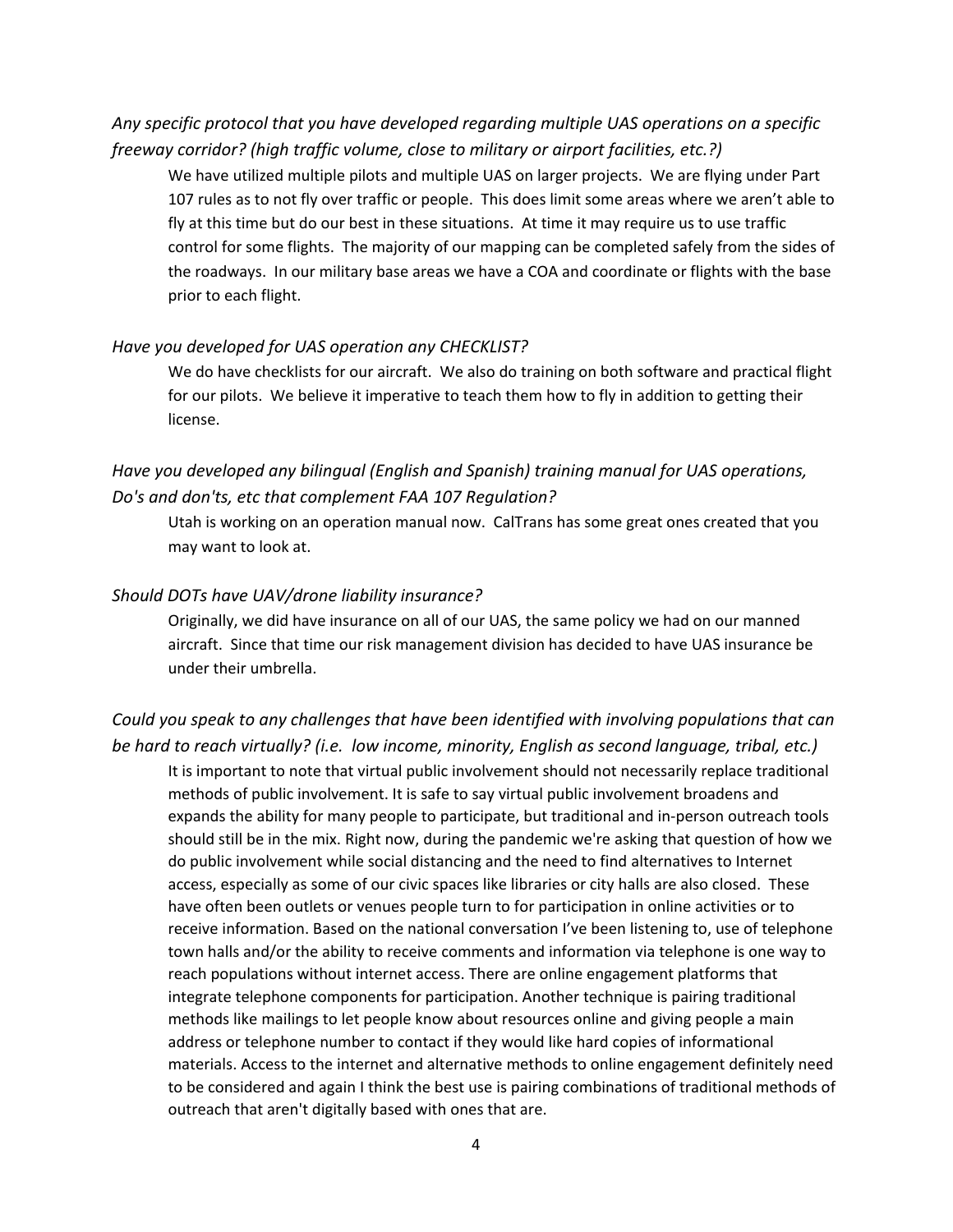#### *What virtual platform is being used for a virtual public hearing?*

There are many platform providers and associations holding webinars about how to address fully virtual public outreach during our current working environment. For VPI platforms, check out the EDC5 VPI site

[https://www.fhwa.dot.gov/innovation/everydaycounts/edc\\_5/virtual\\_public\\_involvement.cfm](https://www.fhwa.dot.gov/innovation/everydaycounts/edc_5/virtual_public_involvement.cfm)

#### *How do you integrate the digital data from your UAS into your asset management plans?*

Utah is trying to get the most use out of all our UAS data. To achieve this, we have set up an image server that all our aerial imagery is uploaded to so anyone can use it once there is a flight in the area. Our hopes are to prevent duplication of work if a flight was performed recently enough for their needs. We are also starting to use Machine Learning for asset management, crack detection, and sign conditions.

Just because the data is so large and so detailed there's so much you can get out of it rather than just one particular use case. We have keywords for the data to help pull it up. We are looking at the compatibility with the data to tie into the same database for asset management.

#### **Innovation Update – Center for Accelerating Innovation**

#### *Is there any update on AMR submittals?*

FHWA is still in the process to get the Accelerated Market Readiness solicitation towards award and look forward to giving some multitiered information in the not-too-distant future.

#### *Any discussion on the status of the summits this fall?*

For the EDC Summit in the fall, FHWA will have some form of exchange that is going to occur in the fall. We're currently weighing our options and as we learn more, we will get that out to the STIC Network as soon as possible.

#### *How many innovations suggestions did FHWA receive and when will we get to see the list of innovations submitted?*

FHWA received over 100 unique suggestions and evaluated what they look like before we settle on a final round of innovations for EDC-6. You can download from the files share pod the summary of all the suggestions that we received from all of the constituents and stakeholders.

## *What are some of the innovations that will be discussed with the stakeholder group next week?* We looked at all the suggestions that came in and we had to run those against the capacity to support them with technical assistance and training. We have a short list of about 15 innovations and potentially five carryover innovations from EDC-5. FHWA leadership will be sitting down and discussing these with our stakeholder group next week. It is everything from safety, operations, paving, civil rights and workforce development. There is a broad range of potential innovations in the next round and we look forward to feedback from the stakeholder groups next week.